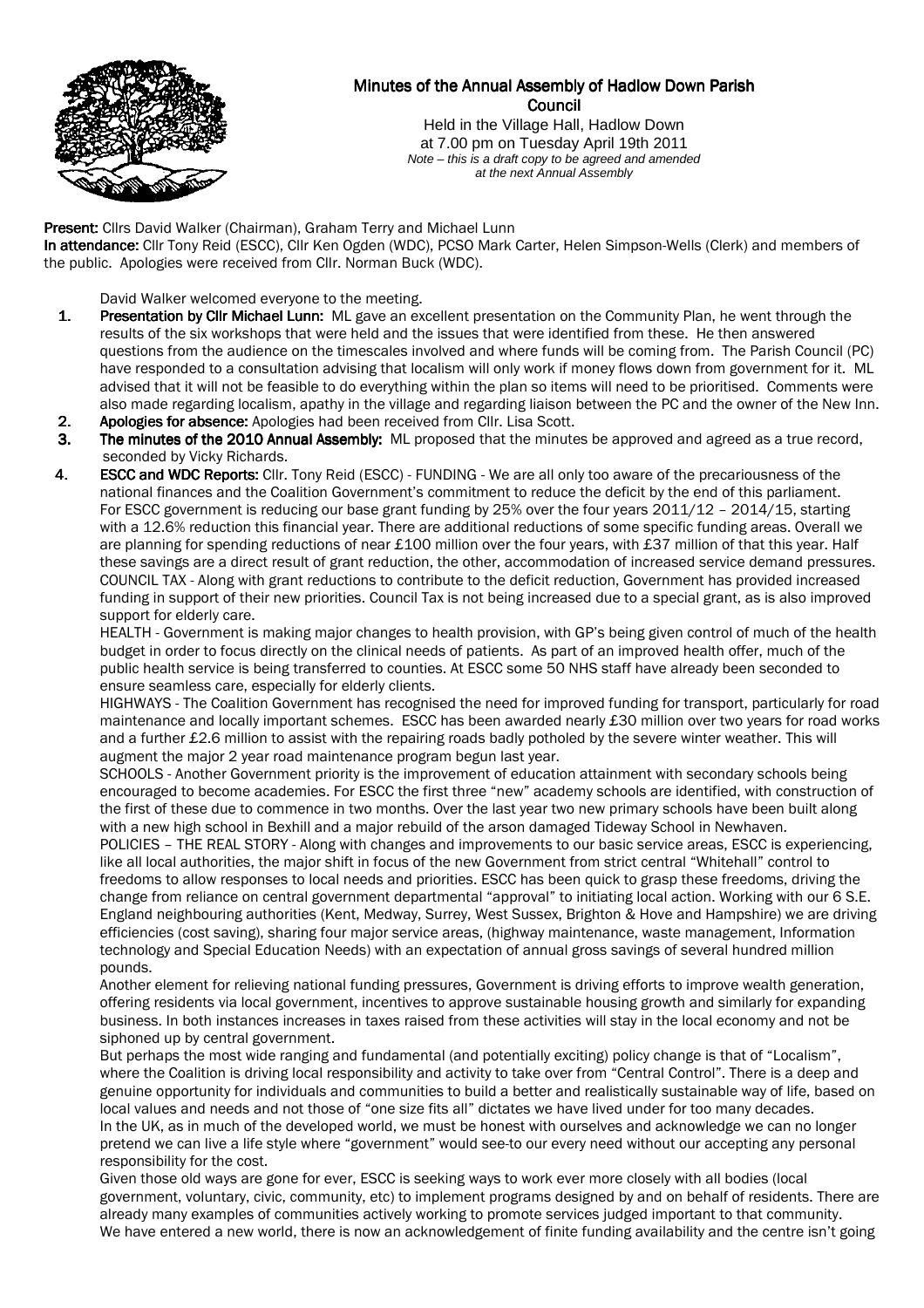to tell us what we can and can't do. This is the reality and the opportunity. ESCC not only accepts this reality, we are eagerly grasping the "offer" and will work with all parties to assist residents to enjoy the improvement they judge desirable for their communities. But make no mistake, it will be communities which "activate" which will see the most progress.

TR advised that PC's are vitally important and that Hadlow Down PC are ahead of the game with their community plan. Cllr. Ken Ogden (WDC) - KO advised that there has been quite a big reduction in costs and the number of staff at WDC, they are now more streamlined but are still getting the results. Officers are now listening to the members more. Nationwide there is a shortage of local councillors.

A big issue has been the removal of the development boundary in Hadlow Down. Planning laws are being altered which will make it easier for people to do extensions etc. without needing planning permission.

5. PCSO Mark Carter: Mark advised that they have been undertaking speed checks in the area and have issued tickets. They have been told that Neighbourhood Policing won't be affected much by the cuts currently being made. Uckfield Police Station's front office hours have been reduced.

In March the following crimes were reported:

Stockland Lane – copper stolen from generators – 2 arrests have since been made.

 Hastingford Lane – attempted break-in, a few days later at another address in the lane a mini tractor and sit-on mower were stolen.

Heating oil has been stolen from other local areas.

6. Financial Report: The Clerk presented the attached report. Questions were asked on the dog and litter bin emptying, the website and on Councillors expenses.

# 7. Reports from Representatives:

- a. Mayfield Charities: Fiona Bickerton advised that they had helped 3 people this year and given monetary gifts at Christmas, they also support Open Door at the CAB. FB asked that people advise her of anyone who needs help. It was suggested that FB put an article in the Parish Magazine which she will do
- b. St Mark's School: Helen Bonnick presented the following report on behalf of Claire Rivers: St Mark's continues to be a very happy place to attend and work, and as one secondary school pupil described the school following a joint School Council link up meeting "…it is like a warm blanket." Staff, children, parents and governors work as a team and have the same vision to provide every child with the opportunity to reach their full potential in our 'gift creating school'. Prospective parents visiting recently commented on the "calm atmosphere, and the positive and respectful way in which pupils interact with one another." We never say "never" and try to take advantage of the many special opportunities that come our way.

 We are proud of the interesting and stimulating curriculum that is provided through wonderful learning journeys, enabling the children to be able to make connections and links between subjects. Basic skills are still taught but are then rehearsed through purposeful opportunities. The children are inspired to write, to use mathematical skills, to think, to question and more. A good example of this is the Stone Age Adventure, secured through a grant by 'Life Wisdoms', involving the children in hands-on archaeology and survival skills. Our children's attainment and achievements remain outstanding.

 We highly prize our community links, or community cohesion, as it has been termed. It is important for our children to have a wider view on the world around them and we have valuable links with other schools within East Sussex, the UK, and the global community. The local school links help us to cost share and, as the financial belt is tightened, they enable us to continue offering our children exciting opportunities, good quality in-service training for staff and shared self-evaluation. Kind friends and parents of the school in our local community offer our children clubs that are free of charge. Our staff have, this year, visited our link school in Ghana for the second time and we were delighted to welcome Ghanaian visitors to our school again last September. These genuine relationships widen our children's view of the world and extend their understanding and respect for other cultures and traditions.

 Our ICT facilities, already state of the art, have expanded with the purchase of netbooks that enable children to easily access technological facilities in the classrooms. We make good use of our flipcams to video aspects of learning, capturing key events, and have the very latest in Lego control technology. If children want to find out which is the noisiest class they can programme our 'Mindstorm Robot' who will travel to the other classrooms and use its data logging sensors to measure noise levels which can then be downloaded on the computers- mindblowing eh? We are delighted to share our suite with those more mature students, kindly supported by Eddie, who attend the "DO IT HD" Club on Friday afternoons, and there is certainly an atmosphere of joviality.

Projects, such as, the 'River's Den' encourage children to manage money. Each class from its starting float of £25 had the challenge of using enterprise skills to make the money grow. The children, in groups, produced their business plans and set about a range of money raising activities- running circus skill clubs a special café, baking cakes, car washing, selling crafts etc. The money raised was in aid of Demelza Hospice for Children. St Mark's children made a profit of £754.

 St Mark's is a musical school with its choir, orchestra, peripatetic tuition in violins, clarinets and flutes, and whole class teaching of the recorder. Every child in the school confidently performed at our March Music Concert and our production of the 'Peace Child' last summer had everyone's feet tapping.

 SMILE Meadow, our very beautiful outside area, is developing with its outside classroom, bridge across the gulley, new fencing and teepee. The children enjoy the space offered by this area which is ideal for many activities, such as, art, science, literacy and maths.

 In the summer we will be refurbishing our School Hall which will have its ceiling re-opened to the gables, a new floor, re-decoration and technological facilities. Our Early Years class is soon to be provided with an 11' by 7' 'infant loft' a two storey area that can be used for role play, a quiet zone and for resting, as younger children will be entering the school in September.

If we attempted to tell you all that happens at St Mark's we would need the whole evening, not 2 minutes, so we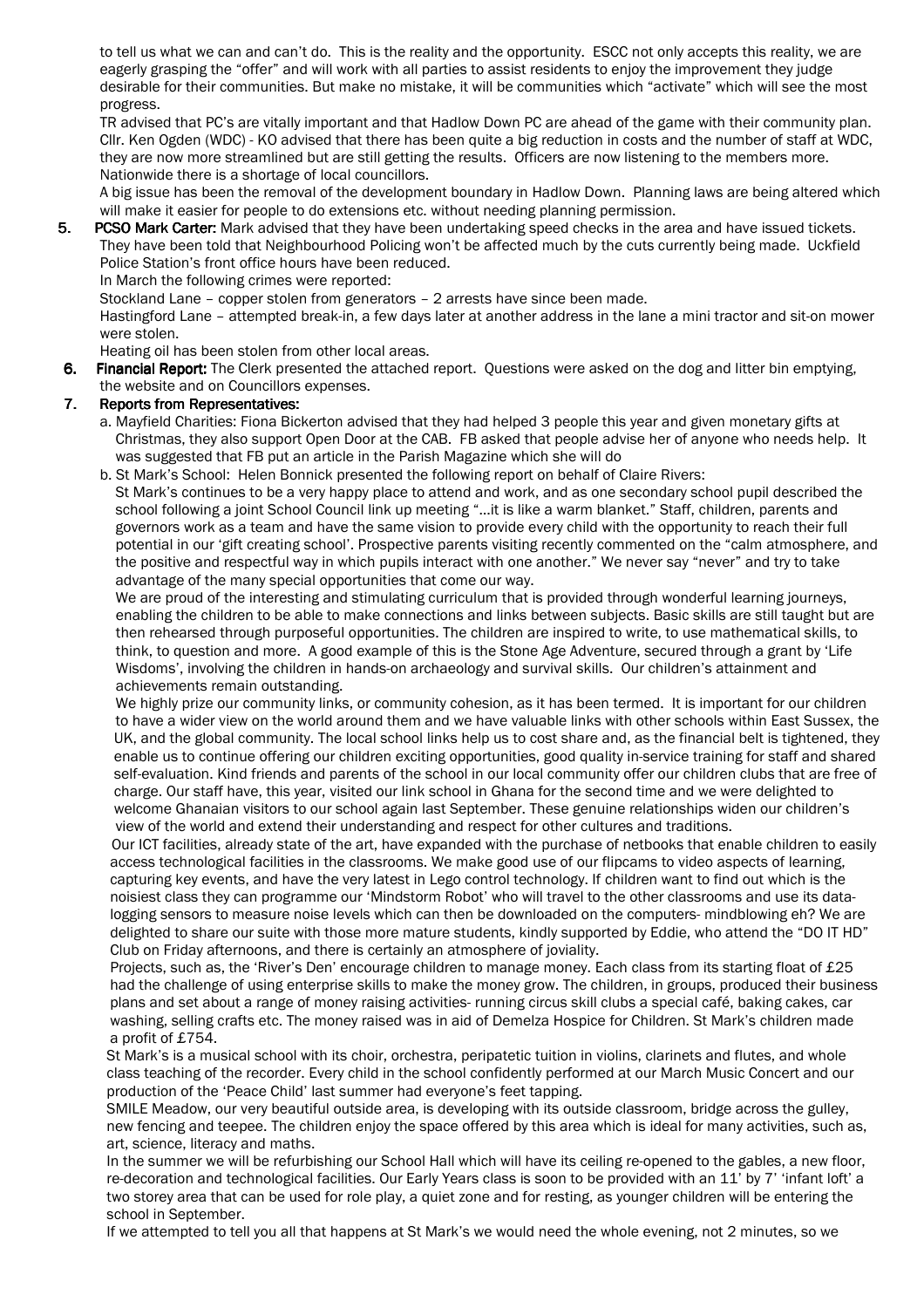would like to extend to everyone a warm invitation to visit the school at any time. Just give us a call to say you will be coming. We are a very fortunate school to be part of such a friendly and supportive village and we would like to extend our thanks to our many friends in Hadlow Down, and beyond.

# 8. Reports from Councillors:

# a. Planning, Rights of Way, Tree Warden, Highways and Footpaths - Cllr. David Walker:

Planning Report – Over the past year I have noticed there have been fewer planning applications, this may be down to the economic climate. As always when we have to make a decision we take account of the wonderful part of the country we live in and consider all applications with the sensitivity an AONB deserves. We still wait to see what will happen to the New Inn.

Tree Warden Report – As reported last year the owner wanted to fell the wonderful old oak in Hut Lane. WDC are against this, as it just needs a good trim. This is still ongoing. Nothing else to report.

Highways report – Again we had a very bad winter, which left our roads in a very poor state, but there have been a lot of repairs. We have meetings with Highways every 3-4 months at Ringmer to discuss the condition of roads, hedges, blocked gullies, drains etc. Much work has been done, the drains just past Hadlow House have been raised making it better for both cyclists and motorists, the junction of the A272 and the A267 have been resurfaced.

Deer warning signs have been put in near Hadlow House and further west along the A272. The resurfacing work that was done last August along the A272 was a very good job and we have been told that the A272 through the village will soon be resurfaced – can't wait.

b. New Community Hall Working Party, Burial Ground and Playing Field Committee - Cllr. Graham Terry - New Village Hall Working Party now called Community Centre working party - Despite 12 months ago reporting that the Parish Council had given its support to a new Community Centre to be built on the Playing Field, we have not moved forward far. We have a new Chairman, Janet Tourell and have held a number of meetings. The issue seems to be that despite all the previous surveys agreeing to the proposal, the number of villagers taking part in those surveys is insufficient when we seek funding to demonstrate a clear need for the facility. In addition, voices have been heard who prefer the existing site. In an attempt to move forward we are doing two things, firstly establishing whether additional land is available around the existing hall and, if so, at what cost and, secondly visiting other local, new village halls to see what can be done. Once the issue of the land is resolved then we intend to carry out a door-to-door survey of the village to once and for all get an agreed way forward.

Playing Field Committee - Peter Gillies and his team finished the play area and we have seen a great deal of use by children (and adults!) during the year. For a village our size it is a very suitable facility and much more in keeping for a rural area than the standard types of equipment such as swings and roundabouts. Peter refused any official opening so I use this occasion to give him our warm thanks.

The field continues to be used for the junior football and the Cricket Club hold regular matches throughout the summer. Last year there was a wedding reception held there after a ceremony at the Church and this year we have another similar event taking place.

Burial Ground - I took over this again last year and there is little to report. There have been a number of funerals in the last 12 months and we have recently put the ground works out to tender again. Of more importance is the proposal we fought against this year but will come back again we are sure and that is that we take over responsibility for the Church Burial Ground. This will be preferable, as we will do it cheaper, than Wealden continuing to take responsibility but charging us for it. The proposed re-charge was over £7,000 which is a considerable amount when placed against our budget.

Speed limits - We continue to have problems with speeding but greater activity by the police has led to a number of drivers being cautioned and others being fined.

Village Fayre and Winterfest - I cannot end without mentioning these 2 Village events. Both events were financially successful last year as well as enjoyable events and we were able to donate over £2,500 to Help for Heroes and a number of village organisations who needed some support. Meantime, make a note of the next Fayre on 18th June this year.

#### c. Village Hall Management Committee, Youth, Neighbourhood Watch and Emergency Planning - Cllr. Lisa Scott -The Clerk presented the following report on behalf of LS:

 Apologies for not being there, I am on holiday with my family. This will be brief as 3 of the 4 village committees I look after have been fairly inactive this year.

Neighbourhood Watch is ticking over and information is updated by Eddie Westfield on the Village website. Ideally with more volunteers this could be a much larger concern and run more efficiently.

Our Emergency Plan Team is still together but is in need of a chairman and again Mr Westfield is doing a grand job of co-ordinating things via the website. We have had a few occasions in the past year when we have needed to take action, such as the prolonged power failure and heavy snow falls. The feedback from any help given has been very positive and much appreciated.

The Youth Council has yet to take off, I have made requests for volunteers and ideas but had very little response. We do have many youth based events and activities in the Village, such as Wilderness Wood's Junior Rangers, Jo Dummer's younger age group tap class and many under 18's are involved with the Variety Club. The annual Talent Night draws in many of the Village teenagers. I wondered if this year, with a little help, whether they would like to organise it themselves.

I am stepping down as a Councillor next month but plan to persevere with a Youth Council. I believe with a little communication and coordination, we could be holding regular events for the youth of the village. Any help or suggestions from any age group would be most welcome.

The Village Hall is holding its own, general maintenance is kept up to date and the hall is kept clean and tidy. Though any major work such as a kitchen refurbishment, has been put on hold due to the plans for a New Community Centre. Bookings are good and we have had many enquiries from new groups and classes.